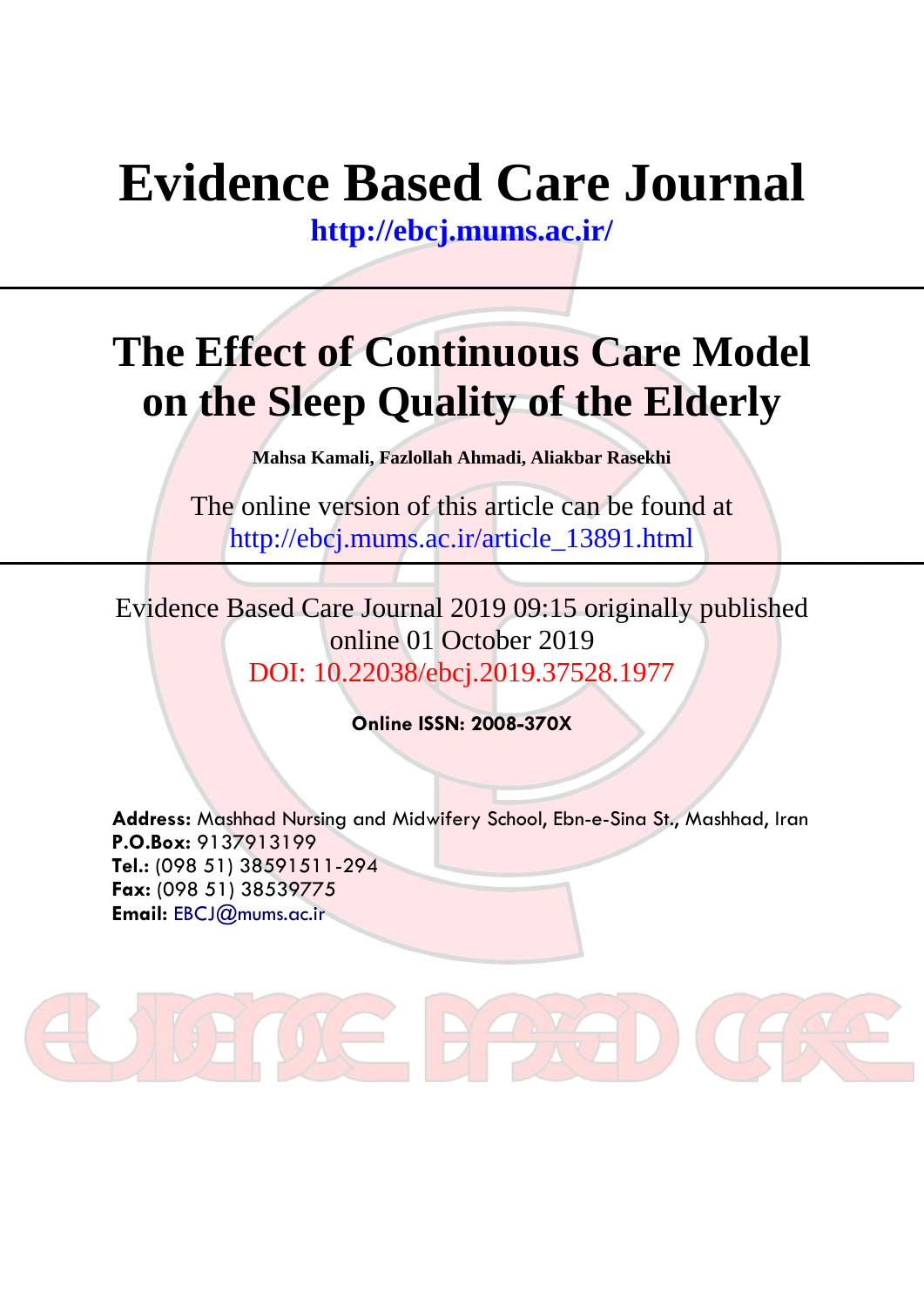

**Evidence Based Care Journal** 

Original Article



### **The Effect of Continuous Care Model on the Sleep Quality of the Elderly**

Mahsa Kamali<sup>1</sup>, Fazlollah Ahmadi<sup>2\*</sup>, Aliakbar Rasekhi<sup>3</sup>

**Received**: 08/01/2019 **Accepted**: 16/09/2019

Evidence Based Care Journal, 9 (3): 15-23

#### **Abstract**

**Background:** Aging is accompanied by the mitigation of sleep quality in the elderly, thereby affecting their physical and social dimensions and quality of life. However, studies have not addressed sleep problems in the elderly by means of a holistic approach, such as continuous care model (CCM). **Aim:** The aim of this study was to determine the effects of CCM on sleep quality among the elderly.

**Method:** This quasi-experimental study was performed on 70 elderly individuals in a retirement center located in Zirab, Iran, in 2017, selected by convenience sampling method and randomly divided into two groups of control and intervention. Consequently, CCM was applied to the intervention group under four stages (i.e., orientation, sensitization, control, and evaluation) for 2 months averagely in 3-8 sessions in the retirement center under study. The data were collected in three stages using the Pittsburgh Sleep Quality Index (PSQI). Data analysis was performed in SPSS software (version 21), using generalized estimation equations (GEE).

**Results:** The participants of the control and intervention groups had the mean ages of 66.76 $\pm$ 6.13 and  $64.73\pm6.14$  years, respectively. The GEE showed that the sleep quality of the intervention group differed significantly from that of the control group 1 and 2 months after the implementation of the CCM (P<0.001).

**Implications for Practice:** Provision of CCM-based care for the elderly could improve their sleep quality. Therefore, this model could be used to promote sleep quality in the elderly in various clinical settings.

**Keywords:** Aged, Continuous care model, Sleep quality

<sup>1.</sup> MSc Student of Geriatric Nursing, Department of Nursing, Faculty of Medical Sciences, Tarbiat Modares University, Tehran, Iran

<sup>2.</sup> Professor, Department of Nursing, Faculty of Medical Sciences, Tarbiat Modares University, Tehran, Iran

<sup>3.</sup> Assistant Professor, Department of Biostatistics, Faculty of Medical Sciences, Tarbiat Modares University, Tehran, Iran

<sup>\*</sup> Corresponding author, Email: ahmadif@modares.ac.ir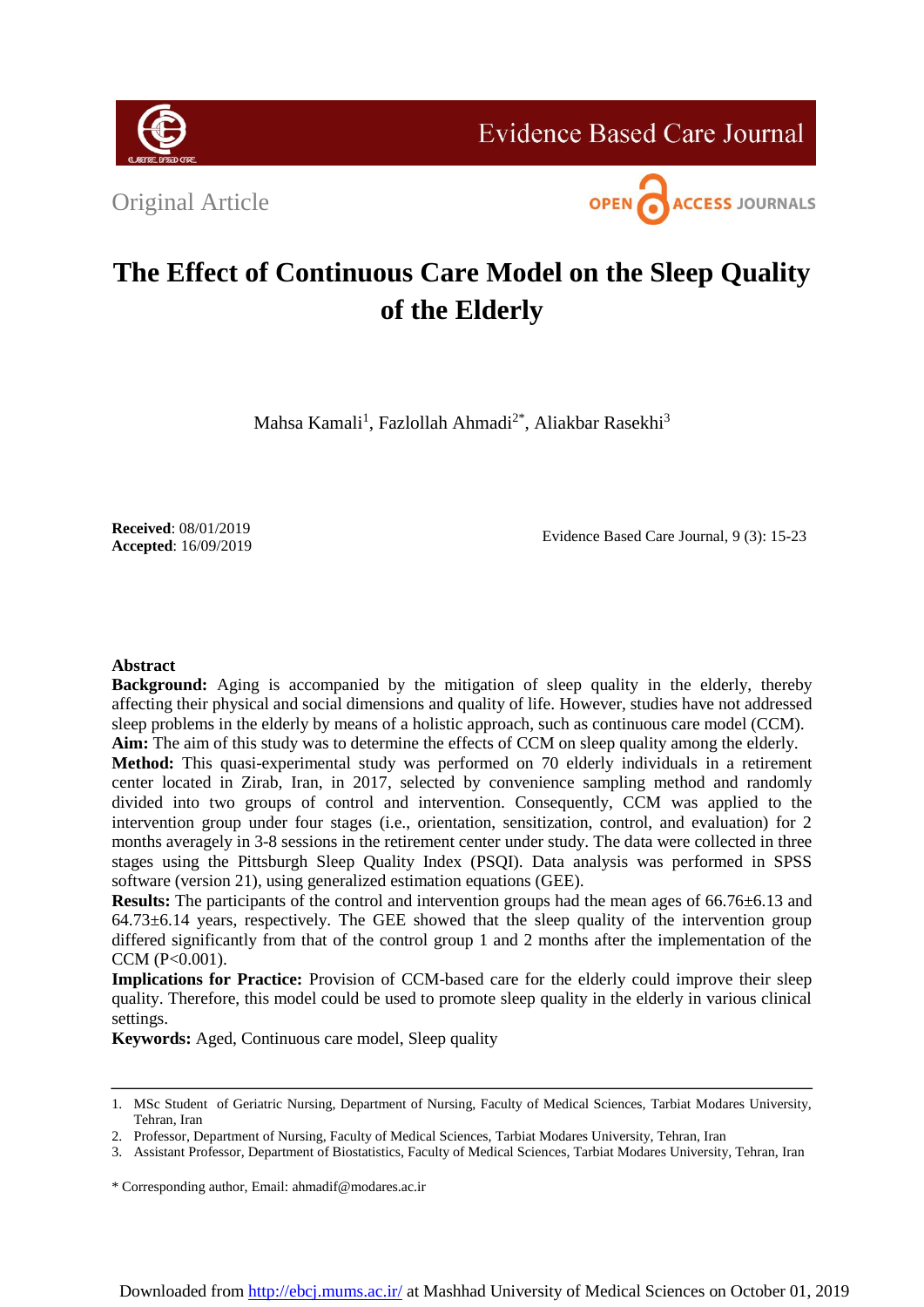#### **Introduction**

Increase in aging populations is an issue that affects all regions of the world, including Iran, where the elderly population was reported to increase from 8.65% in 2016 to 10.5% in 2025 [\(1\)](#page-7-0). This growth points to the importance of fulfilling the needs of this vulnerable group. Sleep as one of the basic human needs [\(2\)](#page-7-1) affects the concepts of health and quality of life [\(3\)](#page-7-2). It is worth mentioning that the quality of sleep changes with aging [\(4\)](#page-7-3). The reduction of sleep quality in the elderly prolongs the time before falling asleep and increases the frequency of awakenings at night (5), thereby reducing sleep quality in this population [\(4\)](#page-7-3). Consequently, more than half of the elderly complain about sleep problems [\(6\)](#page-7-4). Reduced quality of sleep in the elderly affects the physical and social dimensions, as well as the quality of life in the elderly [\(7\)](#page-8-0).

In a study carried out by Huaqing Liu et al. (2016), sleep was closely associated with successful aging and good night sleep quality. These qualities can actively deal with the challenges of aging [\(8\)](#page-8-1). In another study, 39.8% and 24.5% of the elderly had moderate and severe problems in terms of sleep quality, respectively [\(9\)](#page-8-2). Researchers have also found that depression is inversely associated with sleep, and that the sleep quality of the elderly is significantly correlated with loneliness (10, 11).

Today, non-pharmacological interventions are recommended as an initial choice for the treatment of sleep disorders in the elderly population (12). Various studies have addressed particular interventions for solving sleep problems; however, the diverse needs of care that affect sleep have been neglected. For instance, a favorable strategy is the implementation of nursing interventions based on care model or framework which promotes the way nurses think about the provision of appropriate care [\(13\)](#page-8-3).

Given that many factors cause sleep disorders among the elderly, care provision should be based on a holistic approach. An example of such an approach is the use of continuous care model (CCM), which was designed and evaluated by Ahmadi (2001) for the treatment of patients suffering from chronic coronary diseases. The mentioned author adopted a holistic orientation in deriving insights that properly affects the care and control of disease, drug complications, and quality of life in patients who are in need of dynamic and continuous care.

In the model, a patient is defined as an individual who is an effective care provider for his/her own health (14). Numerous studies have demonstrated the beneficial effects of this model on improving health problems. This model was beneficial in self-care management among patients with heart failure, enhancement of the sleep quality of patients with type II diabetes, and improvement of sleep quality in patients undergoing hemodialysis (15-17).

In order to ascertain the effects of CCM on outcomes related to acute and chronic disease, Moosavinasab et al. (2018) (18) conducted a systematic review. The mentioned research was conducted on 51 studies addressing quality and lifestyle, depression and anxiety, self-care, sleep quality, and sleepiness in different patients, such as renal, cardiac, and diabetic patients, as well as elderly individuals. The authors showed that this model, which corresponds with the characteristics of Iranian culture, could be implemented as a means of rectifying the various dimensions of a disease. However, the CCM has not been investigated in relation to the quality of sleep among the elderly population. To fill this void, the current research was carried out to determine the effects of CCM on sleep quality among aging individuals.

#### **Methods**

This quasi-experimental study was conducted in Iran (2017). The study population consisted of all the elderly participants who referred to a retirement center located in Zirab, Mazandaran, Iran, with a population of 16,000 people. This center was designed to offer insurance and retirement services for the elderly from 7:30 to 14:00 during office hours. The sample size was calculated using the Pocock's formula following the results obtained by Ahmarian et al. addressing elderly sleep quality considering a confidence interval of 95%,  $\alpha$  of 0.05, and statistical power of 90% with the mean values of  $0.69\pm1.93$  and  $0.74\pm1.83$  in pretest and posttest, respectively [\(19\)](#page-8-4).

In this study, 70 elderly people were selected via convenience sampling method. The study population was allocated into control  $(n=35)$  and intervention  $(n=35)$  groups on the basis of a random number table. The inclusion criteria were: 1) membership in the retirement center of Zirab, Iran, 2) age of 60- 80 years, and 3) lack of simultaneous participation in other self-care programs intended to improve sleep quality. On the other hand, the exclusion criteria were: 1) presence of acute physical illness and 2) death. Subsequently, two subjects were excluded from the study due to death (control group) and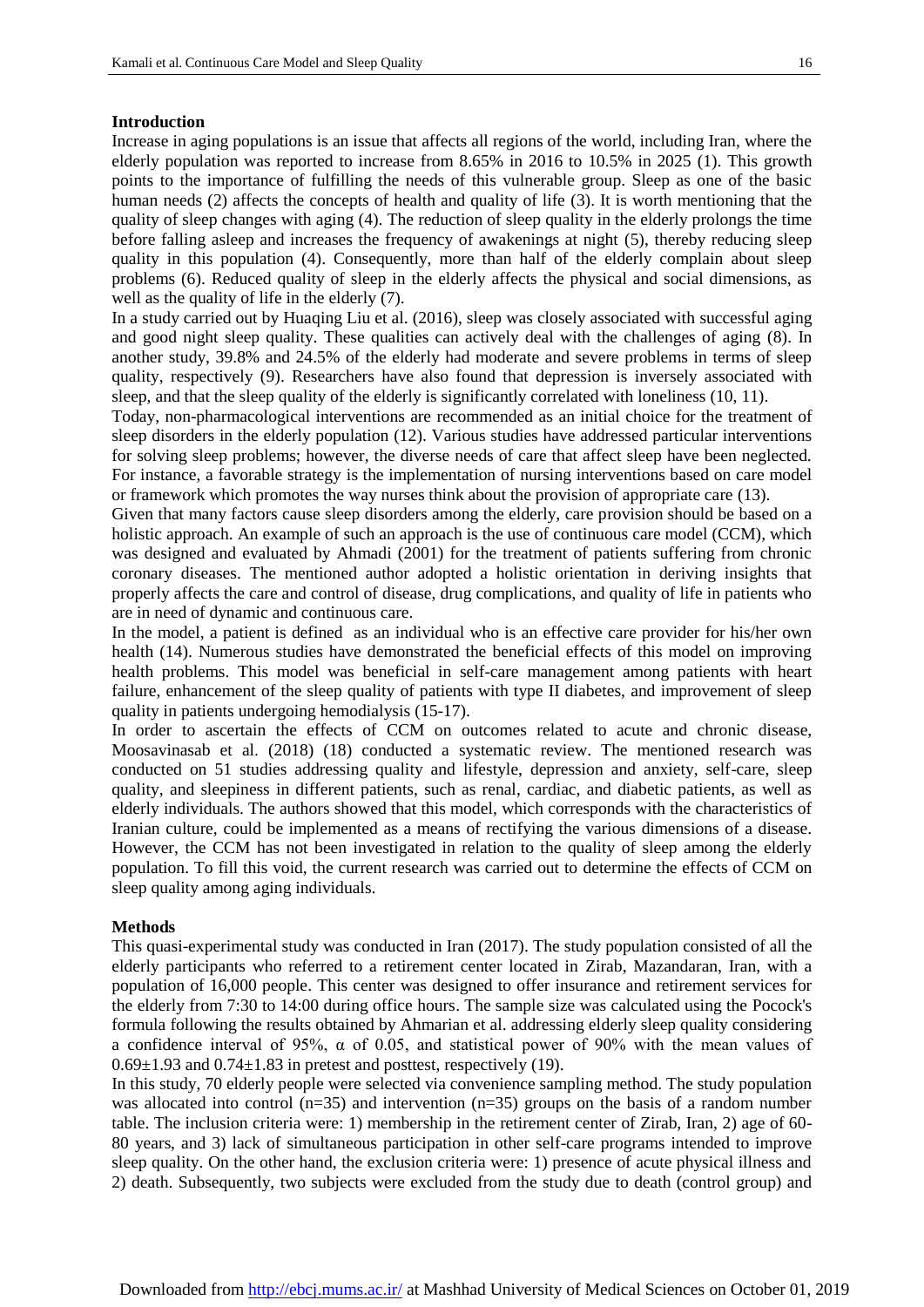unwillingness to continue cooperation (intervention group).

The instruments used to collect data were a demographic characteristic form and Pittsburgh Sleep Quality Index (PSQI). The former comprises 10 open-ended and multiple-choice items covering such data as age, gender, educational level, marital status, activity level, income sufficiency, history of disease and smoking, number of children, and location of residence. The PSQI was designed by Büysse et.al. (1989) to assess the quality of sleep during the past month. This index consists of 19 items in seven domain, namely subjective sleep quality, sleep latency, sleep duration, sleep efficiency, sleep disturbance, use of medication for sleep, and daytime dysfunction.

The minimum and maximum scores of each domain are 0 and 3, respectively. In this regard, the scores of 0, 1, 2, and 3 are indicative of lack of, average, serious, and very serious sleep problems, respectively. The scores of these seven dimensions make the total score, which ranges from 0 to 21, with a score of above 5 indicating poor sleep quality. In this regard, a higher score is suggestive of weaker sleep quality [\(20\)](#page-8-5).

In a study conducted by Rahmaninia in Iran, the validity of this tool was determined as 0.80. In addiiton, its reliability was reported as 0.93-0.98 using the test-retest method [\(21\)](#page-8-6). In a study performed by Beirami et al., Cronbach alpha coefficient was reported as 0.83-0.86 (22). In a study carried out by Hossein Abadi et al., the reliability of this questionnaire was reported as 0.88 based on the test-retest technique [\(23\)](#page-8-7). In this study, Rahmaninia's translated and validated version of PSQI was used. The reliability estimation rendered a Cronbach's alpha coefficient of 0.80-0.83.

Before applying the model, demographic and sleep quality questionnaires were completed by the participants or by the researcher for the illiterate. The CCM, which involved orientation, sensitization, control, and evaluation, was then implemented in the intervention group (Table 1). By contrast, the control group did not receive any special continual care.

| Stages of<br>continuous<br>care model | Contents                                                                                                                                                                                                     | Goal                                                                                                                                             | Training<br>method                                                                         | Teacher                                                                                     | Each session<br>assignments                                                                 |
|---------------------------------------|--------------------------------------------------------------------------------------------------------------------------------------------------------------------------------------------------------------|--------------------------------------------------------------------------------------------------------------------------------------------------|--------------------------------------------------------------------------------------------|---------------------------------------------------------------------------------------------|---------------------------------------------------------------------------------------------|
| Orientation                           | Expression of<br>expectations and goals of<br>study/ the nature of aging/<br>sleep changes in aging/<br>ways to improve sleep<br>quality/explain the model/<br>gather information about<br>the sleep problem | Orientation with<br>sleep problems and<br>ways to cope with it                                                                                   | *Lecture<br>*group<br>discussion<br>*question<br>and answer<br>*educationa<br>l video film | Researcher<br>(the<br>educational<br>content was<br>approved<br>by the<br>research<br>team) | Review of<br>the contents<br>presented<br>Record each<br>problem they<br>were face<br>with  |
| Sensitization                         | Use different sensitization<br>methods; individual<br>training/consultation/use<br>of the experiences of<br>other elderly people/ use<br>of educational assistance<br>methods/family role in<br>sensitizing  | Sensitizing the<br>elderly to resolve<br>sleep problems                                                                                          | *Lecture<br>*group<br>discussion<br>*question<br>and answer<br>*educationa<br>l video film | Researcher<br>(the<br>educational<br>content was<br>approved<br>by the<br>research<br>team) | Review of<br>the contents<br>presented<br>Record each<br>problem they<br>were faced<br>with |
| Control                               | Physical sessions/<br>telephone control/<br>complete the checklist/<br>view activities/ an active<br>member of the family '<br>report                                                                        | Assess correct<br>implementation of<br>the model and if<br>necessary, run the<br>model from the first<br>stage or change<br>sensitization method | Completion<br>of the<br>checklist                                                          | Researcher                                                                                  | Completion<br>of the<br>checklist<br>by the<br>elderly                                      |
| Evaluation                            | Assess the goals of<br>continuous care model                                                                                                                                                                 | Assess correct<br>implementation of<br>the model                                                                                                 | Completion<br>of the<br>checklist                                                          | Researcher                                                                                  | Completion<br>of the<br>checklist by<br>the elderly                                         |

#### **Table 1. Contents of the continuous care model**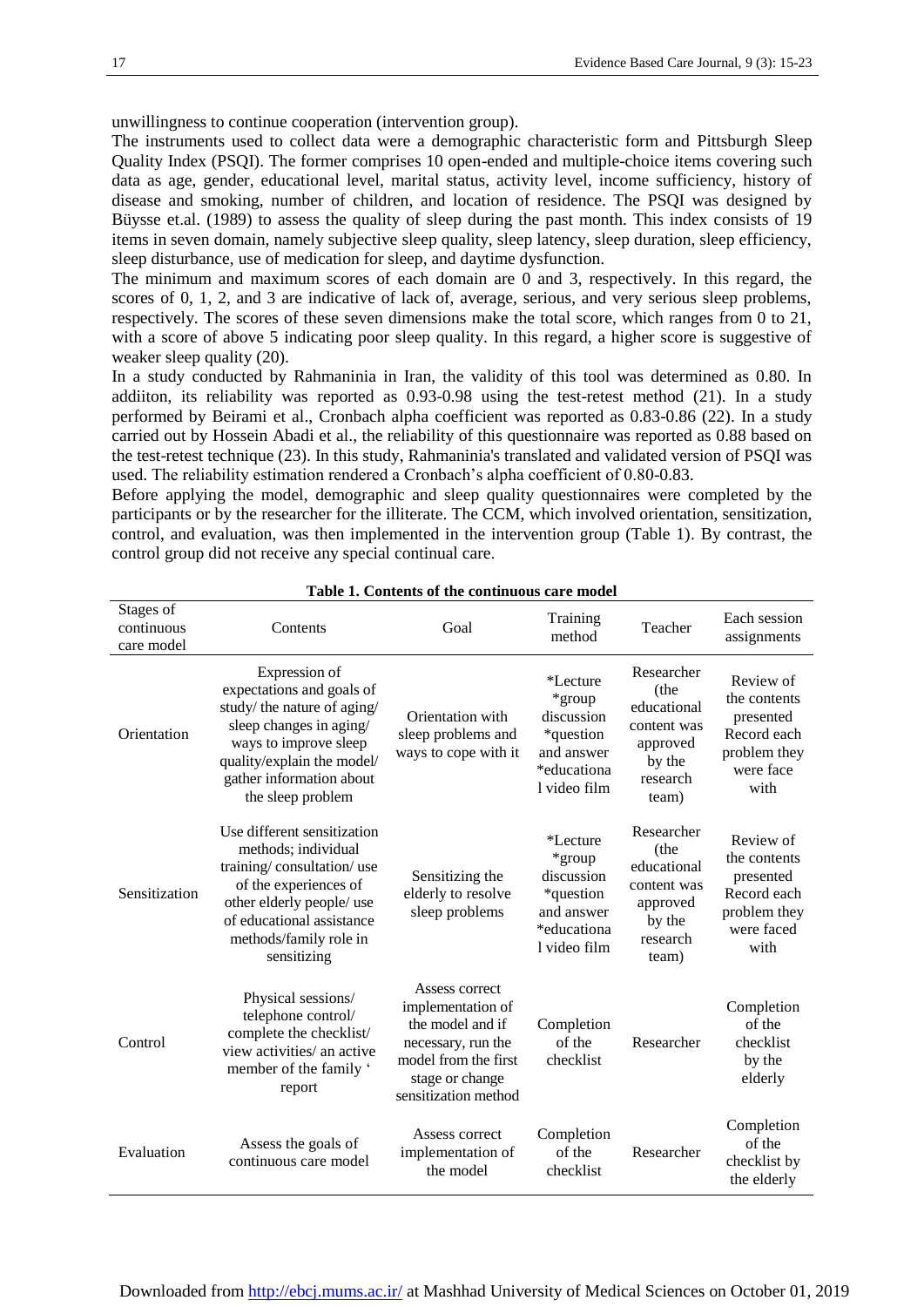At the orientation stage, individual sessions lasting 30-45 min were held to familiarize the elderly patients and their families (if needed) with the research objectives, identify one another's expectations, determine the sleep of the elderly and the complications they encounter, and encourage them to adopt CCM. The goal of the sensitization stage was to engage the elderly in the implementation of a consistent and continuous care approach to address their sleep conditions.

Because of the dispersion and lack of overlap in the needs identified in the previous stage and expectations of the participants, only one group of five males was formed, and the rest of the sessions were held individually. The individual sessions were run for 3-8 rounds, each lasting 30-45 min. This design was adopted by considering the needs of the subjects. For instance, since elderly individuals experience fatigue, the researcher shortened the sessions and increased frequency as a compensation. At this stage, different methods were used to sensitize the elderly to sleep problems. These techniques included individual training, counseling, using the experiences of other elderly people, and providing educational assistance for the families of the participants.

At the control stage, focus was directed toward institutionalizing appropriate health behaviors that affect the sleep quality of the participants. The manner by which the elderly individuals conducted themselves was regulated, using a checklist designed by the researcher for managing the intervention. The participants themselves and their family members filled in the checklist, which were then verified by the researcher. At this point, the role of the researcher as an educated nurse was transformed into an advisory function to enable the participants to call the attention of the researcher when they encountered problems and apply the CCM on their own, as needed.

Finally, the evaluation stage entailed the assessment of sleep quality, particularly the amount of progress achieved in the implementation of the CCM [\(20\)](#page-8-5). Then, 1 and 2 months after the intervention, PSQI was completed by the elderly or the researcher. For the aged participants who had visual impairments or were illiterate, the researcher completed the questionnaire. The control group did not receive any special care or continuous care approach.

In line with research ethics principles, permission was obtained from the Ethics Committee of Tarbiat Modares University, Tehran, Iran. Moreover, the researcher referred to the retirement center after receiving the letter of introduction and obtaining permission from the authorities. In addition, the purpose of the study was explained to the eligible patients, and their informed written consent was obtained.

The data were analyzed in SPSS software (version 21). Before the intervention, two groups were matched in terms of confounding factors (e.g., demographic variables) using Chi-square and Fisher's exact tests. Furthermore, the effects of the intervention were determined using generalized estimation equations (GEEs). The Friedman test was performed to ascertain the validity of the results in each group. Additionally, Kolmogorov-Smirnov test was carried out to check the normality of the data. A p-value less than 0.05 was considered statistically significant.

#### **Results**

The results of the Mann-Whitney U test revealed no significant difference between the control and intervention groups in terms of the mean age  $(66.76\pm6.13 \text{ vs. } 64.73\pm6.14, P=0.061)$ . The demographic characteristics of the groups and the results of their comparison are presented in Table 2. Table 3 shows the mean sleep quality of the elderly in relation to the different dimensions and the total scores regarding such sleep quality index before the intervention, as well as 1 and 2 months after the intervention.

The mean total sleep quality scores of the intervention group were obtained as  $8.76\pm2.83$ ,  $4.35\pm1.68$ , and  $3.94\pm1.51$  at the baseline, and 1 and 2 months after the intervention, respectively (P<0.001). However, regarding the control group, the total mean scores of sleep quality were respectively estimated as  $9.1\pm2.8$ ,  $9.2\pm2.6$ , and  $9.4\pm2.7$  at the three mentioned stages (P=0.21). In the intervention group, the mean scores of subjective sleep quality, sleep latency, sleep duration, sleep efficiency, sleep disturbance, sleep medication intake, and daytime dysfunction were estimated at  $0.9\pm 0.5$ ,  $1\pm 0.6$ ,  $1\pm0.6$ ,  $0.05\pm0.6$ ,  $0.4\pm0.5$ ,  $0.08\pm0.2$ , and  $0.2\pm0.4$ , respectively, one month after the implementation of CCM. These mean scores were indicative of an improvement in all dimensions.

The GEE findings revealed that the total sleep quality scores and the scores associated with its dimensions differed significantly after the implementation of the CCM (P<0.05). However, no significant difference was found between the interventional periods regarding the intake of hypnotic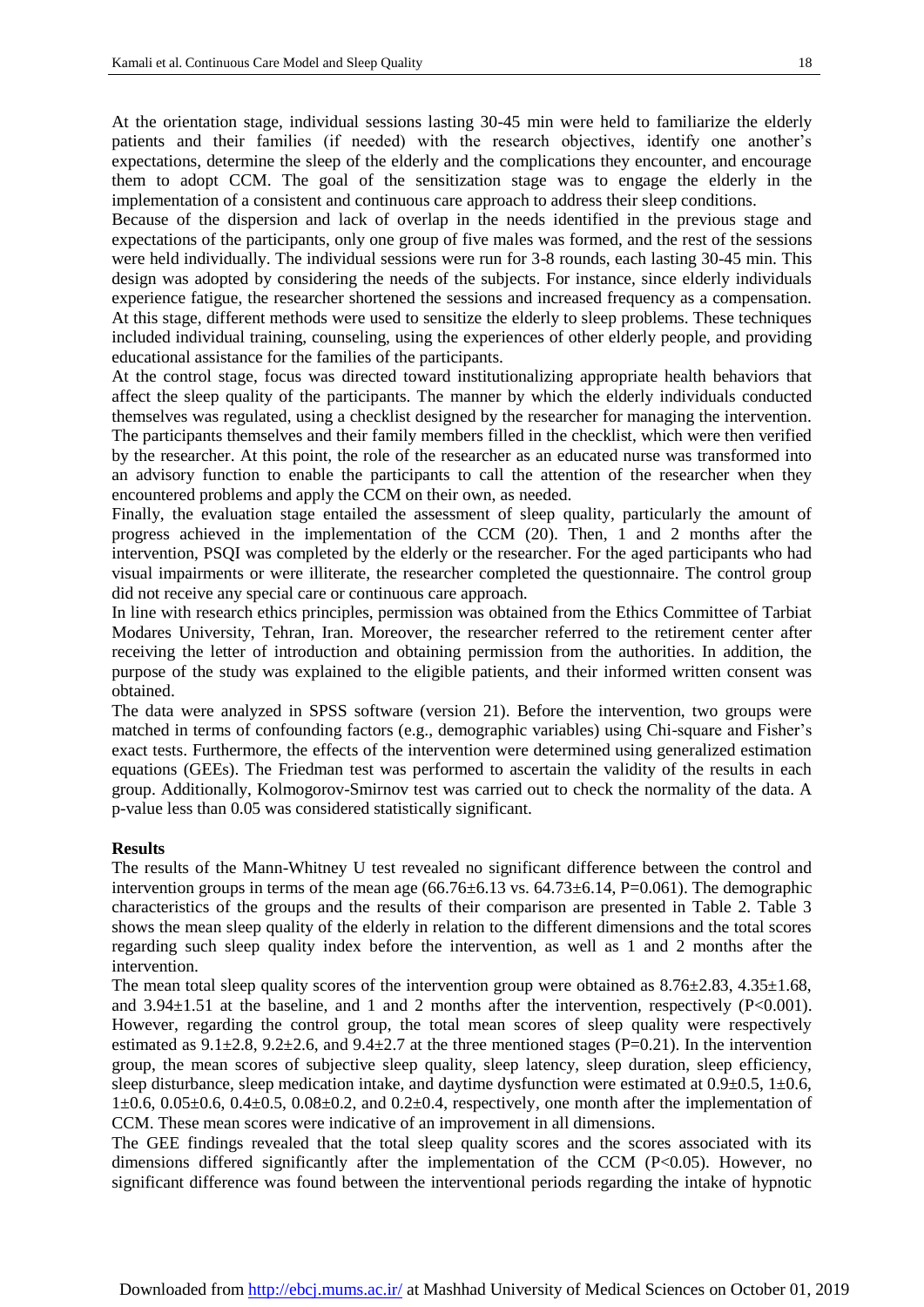| Variable                 |                                                                                                                | Group          |                     |             |  |
|--------------------------|----------------------------------------------------------------------------------------------------------------|----------------|---------------------|-------------|--|
|                          |                                                                                                                | Control (%)    | Intervention $(\%)$ | P-value     |  |
|                          | Male                                                                                                           | 29 (85.3)      | 29(85.3)            |             |  |
| Gender                   | Female                                                                                                         | 5(14.7)        | 5(14.7)             | $P=1.0*$    |  |
|                          | Married                                                                                                        | 32(94.1)       | 31(91.2)            | $P=0.64*$   |  |
| Marital status           | Other                                                                                                          | 2(5.9)         | 3(8.8)              |             |  |
|                          | Illiterate                                                                                                     | 4(11.8)        | 3(8.8)              |             |  |
| <b>Educational level</b> | Under diploma                                                                                                  | 13 (38.2)      | 11(32.4)            | $P=0.77*$   |  |
|                          | Diploma                                                                                                        | 8(23.5)        | 7(20.6)             |             |  |
|                          | Academic                                                                                                       | 9(26.5)        | 13 (38.2)           |             |  |
|                          | low                                                                                                            | 4(11.8)        | 8(23.5)             |             |  |
| Activity level           | Moderate                                                                                                       | 30 (88.2)      | 25(73.5)            | $P=0.21**$  |  |
|                          | Severe                                                                                                         | 0(0)           | 1(2.9)              |             |  |
|                          | Sufficient                                                                                                     | 1(2.9)         | 1(2.9)              |             |  |
| Income sufficiency       | Relatively sufficient                                                                                          | 28 (82.4)      | 31(91.2)            | $P=0.48*$   |  |
|                          | Insufficient                                                                                                   | 5(14.7)        | 2(5.9)              |             |  |
|                          | <b>Diabetes</b>                                                                                                | 1(2.9)         | 2(5.9)              |             |  |
|                          | Cardiovascular                                                                                                 | 5(14.7)        | 6(17.6)             |             |  |
| History of disease       | Other                                                                                                          | 10(29.4)       | 5(14.7)             | $P=0.19*$   |  |
|                          | Multiple disease                                                                                               | 14(41.2)       | 10(29.4)            |             |  |
|                          | No disease                                                                                                     | 4(11.8)        | 11(32.4)            |             |  |
|                          | Yes                                                                                                            | 6(17.6)        | 7(20.6)             |             |  |
| Smoking                  | N <sub>0</sub>                                                                                                 | 28 (82.4)      | 27(79.4)            | $P=0.75*$   |  |
|                          | City                                                                                                           | 26(76.5)       | 21(61.8)            | $P=0.18*$   |  |
| Location of living       | village                                                                                                        | 8(23.5)        | 13 (38.2)           |             |  |
| Age (year)               | Mean±SD                                                                                                        | $66.7 \pm 6.1$ | $64.7 \pm 6.1$      | $P=0.06***$ |  |
| Number of children       | Mean±SD<br>$kC_{\rm b}$ cause $k\overline{k}$ change and that $k\overline{k}k\overline{k}$ can Whitney II took | $5.3 \pm 2.4$  | $4.9 \pm 2.3$       | $P=0.46***$ |  |

**Table 2. Comparison of the demographic characteristics of the elderly in control and intervention groups**

\*Chi-square \*\*Fisher exact test \*\*\*Mann–Whitney U test

#### **Table 3. Comparison of mean and standard deviation scores of sleep quality dimensions in control and intervention groups**

|                                |                                 | Group              |                |                        |  |
|--------------------------------|---------------------------------|--------------------|----------------|------------------------|--|
| <b>Dimensions</b>              |                                 | Control            | Intervention   | Inter-group comparison |  |
|                                |                                 | $Mean+SD$          | $Mean \pm SD$  | P-value                |  |
| Subjective<br>sleep<br>quality | Before the intervention         | $1.3 \pm 0.5$      | $1.3 \pm 0.5$  |                        |  |
|                                | 1 month after intervention      | $1.4 \pm 0.5$      | $0.9 + 0.5$    |                        |  |
|                                | 2 months after intervention     | $1.4 + 0.5$        | $0.8 + 0.5$    | $P=0.003*$             |  |
|                                | Intra-group comparison P-value  | P-value = $0.39**$ | $P < 0.001**$  |                        |  |
| Sleep<br>latency               | Before the intervention         | $2.0 \pm 0.9$      | $2.1 \pm 0.9$  |                        |  |
|                                | 1 month after intervention      | $2.1 \pm 0.8$      | $1.0\pm 0.6$   |                        |  |
|                                | 2 months after intervention     | $2.1 \pm 0.8$      | $1.0+0.5$      | $P < 0.001*$           |  |
|                                | Intra-group comparison P -value | P-value = $0.39**$ | $P < 0.001**$  |                        |  |
| Sleep<br>duration              | Before the intervention         | $2.3 + 0.7$        | $2.15 \pm 0.8$ |                        |  |
|                                | 1 month after intervention      | $2.3 \pm 0.7$      | $1.0\pm 0.6$   |                        |  |
|                                | 2 months after intervention     | $2.32 \pm 0.7$     | $0.9+0.6$      | $P<0.001*$             |  |
|                                | Intra-group comparison P-value  | P-value = $0.39**$ | $P < 0.001**$  |                        |  |
| Sleep<br>efficiency            | Before the intervention         | $1.0 \pm 0.9$      | $0.6 \pm 0.8$  |                        |  |
|                                | 1 month after intervention      | $1.1 \pm 0.9$      | $0.05 \pm 0.6$ | $P = 0.004*$           |  |
|                                | 2 months after intervention     | $1.0 \pm 0.9$      | $0.4 \pm 0.6$  |                        |  |
|                                | Intra-group comparison P -value | P-value = $0.39**$ | $P=0.02**$     |                        |  |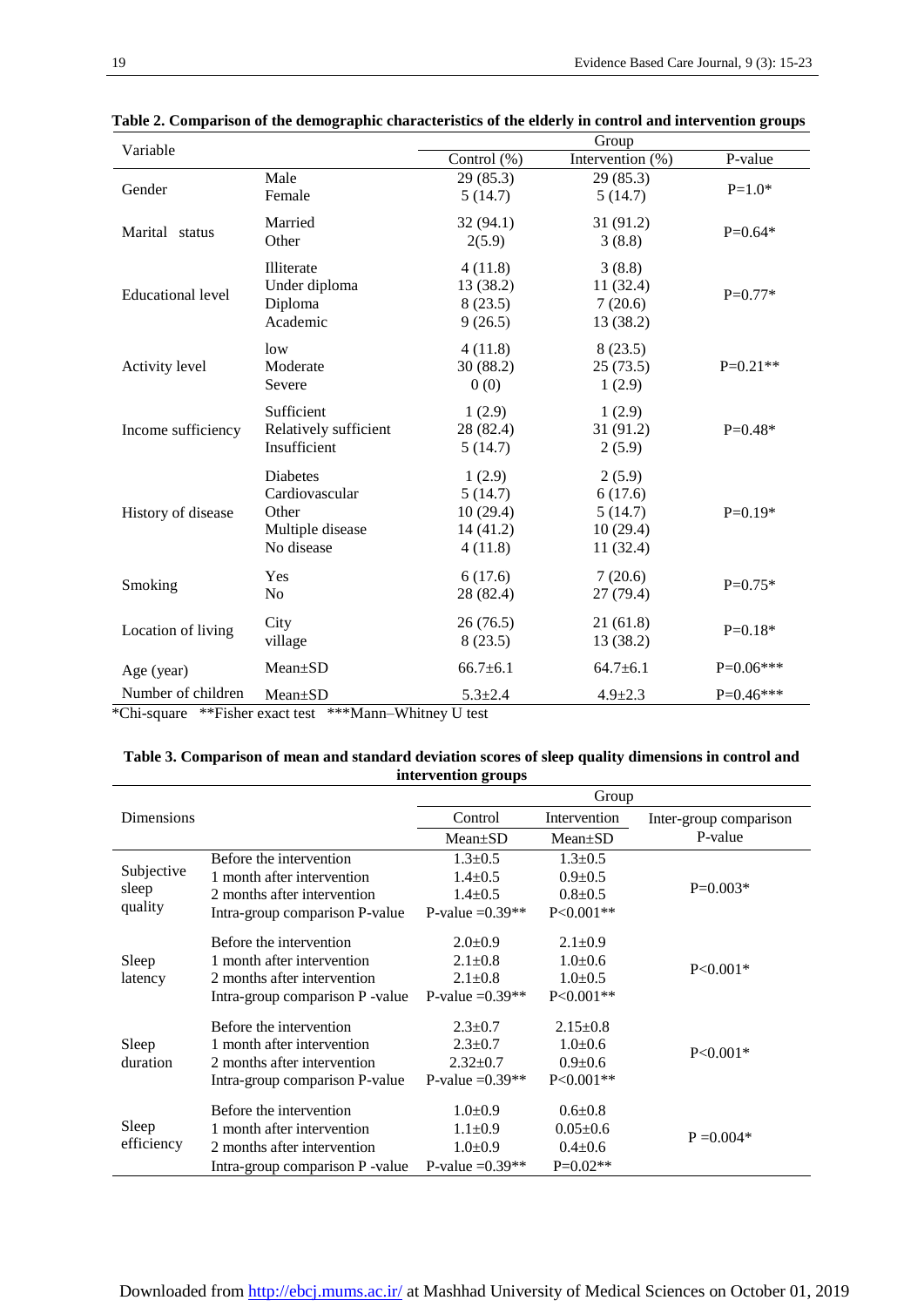| <b>Table 3 Continued.</b>       |                                |                    |                |             |
|---------------------------------|--------------------------------|--------------------|----------------|-------------|
| Sleep<br>disturbance            | Before the intervention        | $1.0 \pm 0.6$      | $1.2 \pm 0.5$  |             |
|                                 | 1 month after intervention     | $1.0 \pm 0.6$      | $0.4 \pm 0.5$  |             |
|                                 | 2 months after intervention    | $1.0 \pm 0.6$      | $0.3 \pm 0.4$  | $P = 0.01*$ |
|                                 | Intra-group comparison P-value | P-value = $0.39**$ | $P < 0.001**$  |             |
| Use of<br>medication            | Before the intervention        | $0.5 \pm 1$        | $0.4 \pm 1.7$  |             |
|                                 | 1 month after intervention     | $0.4 \pm 1.0$      | $0.08 \pm 0.2$ | $P=0.13*$   |
|                                 | 2 months after intervention    | $0.6 \pm 1.1$      | $0.1 \pm 0.4$  |             |
| for sleep                       | Intra-group comparison P-value | P-value = $0.39**$ | $P=0.003**$    |             |
| Daytime<br>dysfunction          | Before the intervention        | $0.7 \pm 0.9$      | $0.7 + 0.7$    |             |
|                                 | 1 month after intervention     | $0.7 \pm 0.9$      | $0.2{\pm}0.4$  | $P=0.03*$   |
|                                 | 2 months after intervention    | $0.7 \pm 0.9$      | $0.2{\pm}0.4$  |             |
|                                 | Intra-group comparison P-value | $P=0.11**$         | $P < 0.001**$  |             |
| Total sleep<br>quality<br>score | Before the intervention        | $9.1 \pm 2.8$      | $8.7 \pm 2.8$  |             |
|                                 | 1 month after intervention     | $9.2 \pm 2.6$      | $4.3 \pm 1.6$  | $P<0.001*$  |
|                                 | 2 months after intervention    | $9.4 \pm 2.7$      | $3.9 \pm 1.5$  |             |
|                                 | Intra-group comparison P-value | $P=0.21**$         | $P < 0.001**$  |             |
| $*GEE$                          | ** Freidman                    |                    |                |             |

#### drugs ( $P > 0.05$ ). The results of the Friedman test revealed a significant change in the scores of PSQI among the intervention participants.

#### **Discussion**

Results of this study showed a significant improvement in the mean score of sleep quality after the intervention in the CCM group in comparison with that in the control group. Before applying CCM, the two groups were assessed regarding confounding variables because evidence is indicative of better sleep quality in old men than in old women (24). Marital status, place of living, underlying diseases [\(25\)](#page-8-8), educational level [\(26\)](#page-8-9), and smoking [\(27\)](#page-8-10) were significantly related to the quality of sleep. Therefore, the homogeneity of demographic variables was investigated before the intervention.

In some studies, contradictory results were reported regarding some dimensions of sleep quality. The results of the present study showed an improvement in "sleep disturbance" because during sensitization, individuals became sensitive to this need and the factors that interfered with their sleep. In addition, at the control stage, the suitability and impact of these health behaviors were assessed.

In the present study, the intervention group showed an improvement in "sleep latency", which is inconsistent with the results of a study carried out by Farrokhnejad Afshar et al. (2016) (28). This difference can be due to their type of intervention that was different from the present study. They used white noise to improve sleep quality in coronary patients. However, in our study, the factors that affected sleep onset latency in the orientation stages among the elderly were sensitized and assessed. Moreover, it changed the behavior of the elderly by reducing the time in bed.

In the present study, the mean score of sleep efficacy was decreased and improved. This finding is in line with those of a study performed by Wang et al. (2016) [\(29\)](#page-8-11); however, it is inconsistent with those reported by Rasouli et al. (2013) (30). This difference may be due to the provision of one-dimensional care for the sleep problems of the elderly. However, in our study, interventions were conducted in the form of CCM that considered all aspects of care. This model is client-care, and implementation can change with client needs (14). This can be the reason for the difference between the present study and the one conducted by Rasouli et al.

There was an improvement in the "daytime dysfunction" dimension in the intervention group. It can be due to the implementation of CCM and the correction of health behaviors affecting daytime dysfunction, resulting in more effective sleep at night and reduced daytime sleepiness. Mendoza-Meléndez et al. (2016) confirmed this association by reporting that 6%, 48.2%, and 69.6% of the elderly expressed daytime sleepiness, expressed daytime snooze, felt tired during the day, respectively [\(31\)](#page-9-0). Moreover, this problem affected daily dysfunction as a result of sleep duration.

As dimensions of sleep quality are associated with one another, enhancement in sleep onset latency and daily dysfunction have improved the subjective quality of sleep, sleep duration, and ultimately the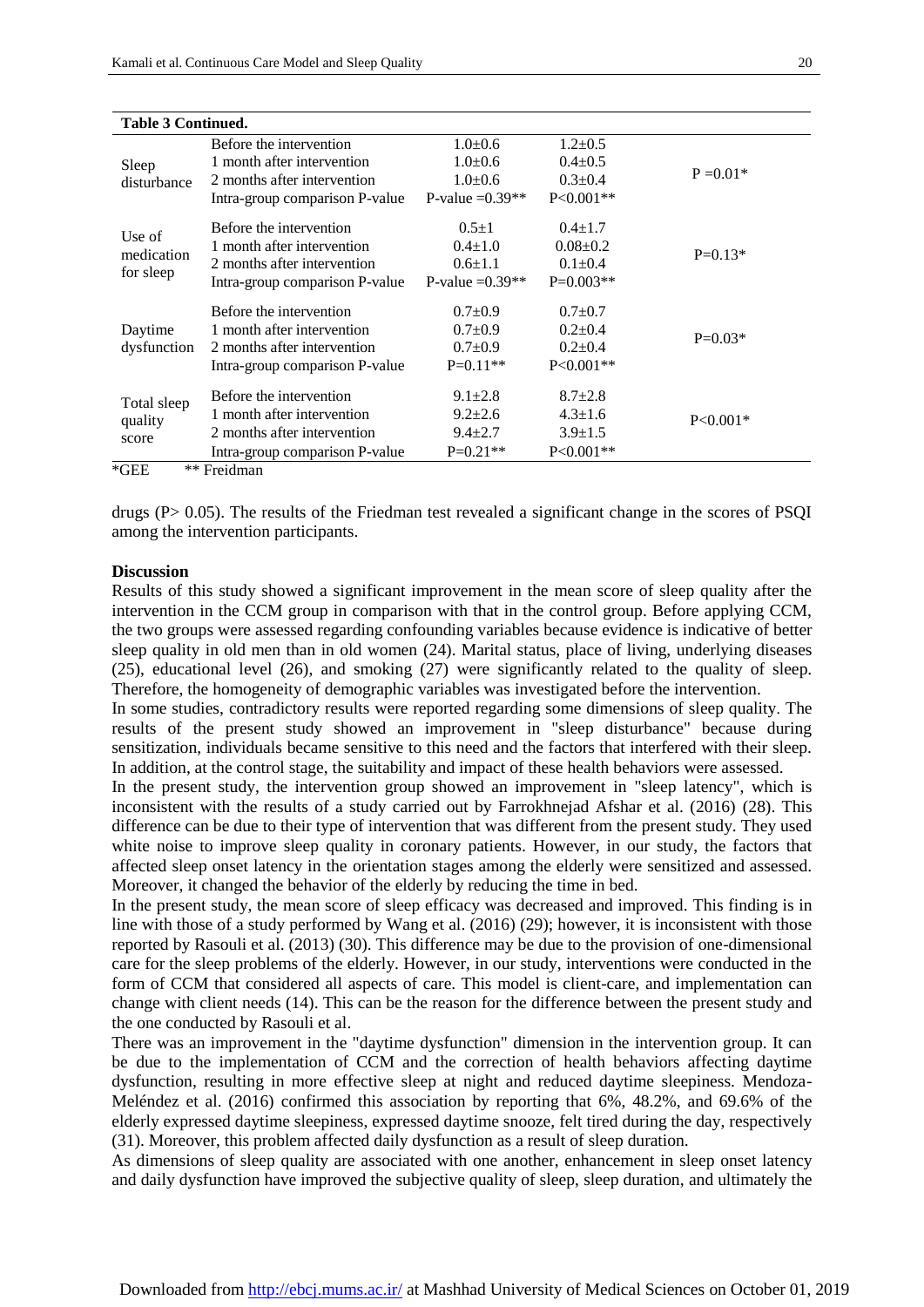total score of sleep quality reduction. Accordingly, a better sleep quality has been reported in the elderly.

However, there was no significant difference between the two groups in terms of hypnotic consumption after the implementation of the model. This result can be due to the nature of the investigator's intervention as a geriatric nurse because it is not the responsibility of a geriatric nurse to prescribe or recommend not to take hypnotics. The researcher tried to correct the proper use of hypnotics in the elderly who took such agents in accordance with the doctor's prescriptions. This was observed to induce a positive effect on other aspects, such as sleep latency, daily dysfunction, and subjective sleep quality.

Hypnotic drugs in the elderly are used not only for sleep problems but also for stress and anxiety. Accordingly, the elderly may have taken hypnotics to cope with these problems. Bahrami Ein-al-Qassi et al. (2016) showed that physical activity improved all aspects of sleep quality [\(32\)](#page-9-1); on the other hand, exercise and regular physical activity reduced anxiety [\(33\)](#page-9-2). Rasoulli et al. also reported no significant difference in taking hypnotics before and after reflexology (30).

However, in a study performed by Khosrowan et al., there was a significant difference in the use of hypnotics after the implementation of CCM. Differences in the results of the studies suggest further research on the use of hypnotics in the elderly and their attitude towards the use of these drugs. More serious measures should be taken to reduce stress and anxiety in the elderly as factors affecting sleep. Moreover, the cooperation of other members of the healthcare team (i.e., doctors) should be also sought to change this approach.

The limitations of this research are the individual differences in responding to the questions of sleep quality, completion of the questionnaire for illiterate elderly by the researcher, and the researcher's lack of responsibility to change the type of their drugs.

#### **Implications for Practice**

This study showed that the implementation of a CCM could improve sleep quality in the elderly. Therefore, it is suggested to use this model in various hospital settings and elderly daycare centers. Moreover, it will be taught or used by geriatric nurses as a practical skill. Further studies are recommended to assess the level of anxiety before the intervention or use the consultation of other colleagues, such as doctors, to manage drug consumption among the elderly or exclude those having anxiety disorder and using medication for their sleep problems.

#### **Acknowledgments**

The authors thank the Faculty of Medical Sciences of Tarbiat Modares University, the senior citizen center in Zirab, and all the elderly participants for their honest cooperation in the study. This research was adapted from a thesis approved by the Ethics Committee of Tarbiat Modares University (IR.TMU.REC.1395.460) and registered in the Iranian Registry of Clinical Trials (IRCT20180303038931N1).

#### **Conflicts of Interest**

The authors declare no conflicts of interest.

#### **References**

- <span id="page-7-0"></span>1. Selected findings of the 2016 national population and housing census. Statistical Center of Iran. Available at: URL: https://www.amar.org.ir/portals/0/census /1395/results/g\_sarshomari-95.pdf; 2016.
- <span id="page-7-1"></span>2. Sadock BJ, Sadock VA. Kaplan and Sadock's synopsis of psychiatry: behavioral sciences/clinical psychiatry. Philadelphia: Lippincott Williams & Wilkins; 2011.
- <span id="page-7-2"></span>3. Crowley K. Sleep and sleep disorders in older adults. Neuropsychol Rev. 2011;21(1):41-53.
- <span id="page-7-3"></span>4. Reid KJ, Martinovich Z, Finkel S, Statsinger J, Golden R, Harter K, et al. Sleep: a marker of physical and mental health in the elderly. Am J Geriatr Psychiatry. 2006;14(10):860-6.
- 5. Miller C. Nursing for wellness in older adults.  $6<sup>th</sup>$  ed. Philadelphia: Lippincott Williams & Wilkins; 2012. P. 498-512.
- <span id="page-7-4"></span>6. Kamel NS, Gammack JK. Insomnia in the elderly: cause, approach, and treatment. Am J Med. 2006;119(6):463-9.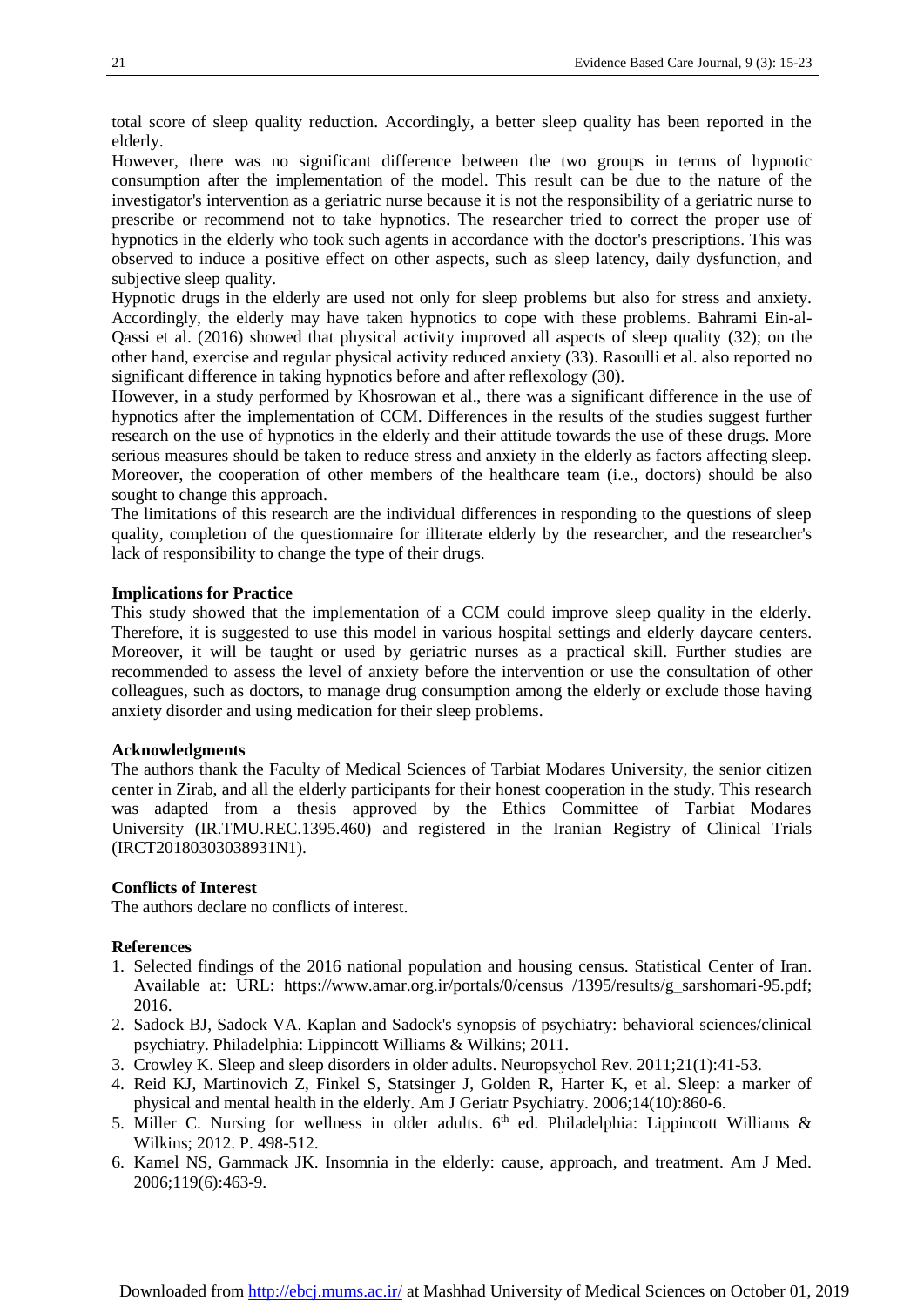- <span id="page-8-0"></span>7. Walsh JK, Krystal AD, Amato DA, Rubens R, Caron J, Wessel TC, et al. Nightly treatment of primary insomnia with eszopiclone for six months: effect on sleep, quality of life, and work limitations. Sleep. 2007;30(8):959-68.
- <span id="page-8-1"></span>8. Liu H, Byles JE, Xu X, Zhang M, Wu X, Hall JJ. Association between nighttime sleep and successful aging among older Chinese people. Sleep Med. 2016;22:18-24.
- <span id="page-8-2"></span>9. Sheikhy L. Evaluation the status of sleep quality in elderly people in Kermanshah city. Rehabilit Med. 2015;3(4).81-8. (Persian)
- 10.Beh-Pajooh A, Soleymani S. The relationship between sleep quality and depression in older people living in 3 districts of Tehran, Iran. Iran J Ageing. 2016;11(4):72-9. (Persian)
- 11.Pakpour V, Zamanzadeh V, Salimi S, Farsiv A, Moghbeli G, Soheili A. The relationship between loneness and sleep quality in older adults in Tabriz. J Urmia Nurs Midwifery Facul. 2017;14(11):906-17. (Persian)
- 12.Petit L, Azad N, Byszewski A, Sarazan FF, Power B. Non-pharmacological management of primary and secondary insomnia among older people: review of assessment tools and treatments. Age Ageing. 2003;32(1):19-25.
- <span id="page-8-3"></span>13.Winters J, Ballou KA. The idea of nursing science. J Adv Nurs. 2004;45(5):533-5.
- 14.Ahmadi F. Designing and evaluating continuous care model in controlling coronary artery disease. [PhD Thesis]. Tehran, Iran: Tarbiat Modares University; 2001. (Persian)
- 15.Moradi Y, Aghakarimi KH, Rahmani A, Sheikhy N. Effect of applying follow-up care model on self-care management in heart failure patients: a randomized clinical trial. J Urmia Nurs Midwifery Facul. 2017;15(3):208-17. (Persian)
- 16.Khosravan S, Alami A, Rahni SG. Effects of continuous care model based non-pharmacological intervention on sleep quality in patients with type 2 diabetes mellitus: a randomized controlled clinical trial. Int J Community Based Nurs Midwifery. 2015;3(2):96-104.
- 17.Sadeghi H, Azizzadeh Forouzi M, Haghdust A, Mohammad Alizadeh S. Effect of implementing continuous care model on sleep quality of hemodialysis patients. Iran J Crit Care Nurs. 2010;3(1):12-8.
- 18.Mohamad M, Rahimi F, KhoshFetrat M, Zarchi AA. A review of 17 years of application of a continuous care model on the consequences of acute and chronic diseases: describing and assessing the quality of methodology of papers. J Mil Med. 2018;20(1):27-55. (Persian)
- <span id="page-8-4"></span>19.Ahmarian F, Falsafinejad MR. The effects of group logo-therapy on life expectancy and sleep quality in elderlies of boarding center of Tehran city. J Res Religion Health. 2015;1(3):11-8. (Persian)
- <span id="page-8-5"></span>20.Lu D, Li N, Yao X, Zhou L. Potential inflammatory markers in obstructive sleep apnea-hypopnea syndrome. Bosnian J Basic Med Sci. 2017;17(1):47-53.
- <span id="page-8-6"></span>21.21. Rahmaninia F, Mohebi H, Gholi SB. The effect of walking on quality, quantity and some physiological parameters related to sleep in old men. [Sport Biosci.](https://www.sid.ir/En/Journal/JournalList.aspx?ID=12963) 2010; 3:111-26. (Persian)
- 22.Beyrami M, Alizadeh Goradel J, Ansarhosein S, Ghahraman Moharrampour N. Comparing sleep quality and general health among the elderly living at home and at nursing home. Iran J Ageing. 2014;8(4):47-55. (Persian)
- <span id="page-8-7"></span>23.Hossein-Abadi R, Nowrouzi K, Pouresmaili R, Karimloo M, Maddah SS. Acupoint massage in improving sleep quality of older adults. J Rehabilit. 2008;9(2):8-14. (Persian)
- <span id="page-8-8"></span>24.Safa A, Adibhajbagheri M, Moradi T. Quality of sleep and its related factors in elderly and retired teachers of Kashan (2015). [Avicenna J Nurs Midwifery Care. 2015;23\(4\):29-38.](http://nmj.umsha.ac.ir/browse.php?mag_id=1026&slc_lang=en&sid=1) (Persian)
- 25.Wang S, Wu Y, Ungvari GS, Ng CH, Forester BP, Gatchel JR, et al. Sleep duration and its association with demographics, lifestyle factors, poor mental health and chronic diseases in older Chinese adults. Psychiatry Res. 2017;257:212-8.
- <span id="page-8-9"></span>26.Izadi F, Adib Hajbagheri M, Kafaei M. Determining disturbing factors of sleep quality among hospitalized elderly patients in Kashan Hospitals, Iran 2009. SSU J. 2013;20(6):688-98. (Persian)
- <span id="page-8-10"></span>27.Brook JS, Zhang C, Rubenstone E, Brook DW. Insomnia in adults: the impact of earlier cigarette smoking from adolescence to adulthood. J Addict Med. 2015;9(1):40-5.
- 28.Farokhnezhad Afshar P, Zahednezhad H, Ajri Khamesloo M, Ghanei Gheshlagh R, Fathi R. Effect of white noise on the sleep of elderly patients hospitalized in coronary care units. Iran J Ageing. 2016;11(1):44-51. (Persian)
- <span id="page-8-11"></span>29.Wang Q, Chair SY, Wong EML, Li X. The effects of music intervention on sleep quality in